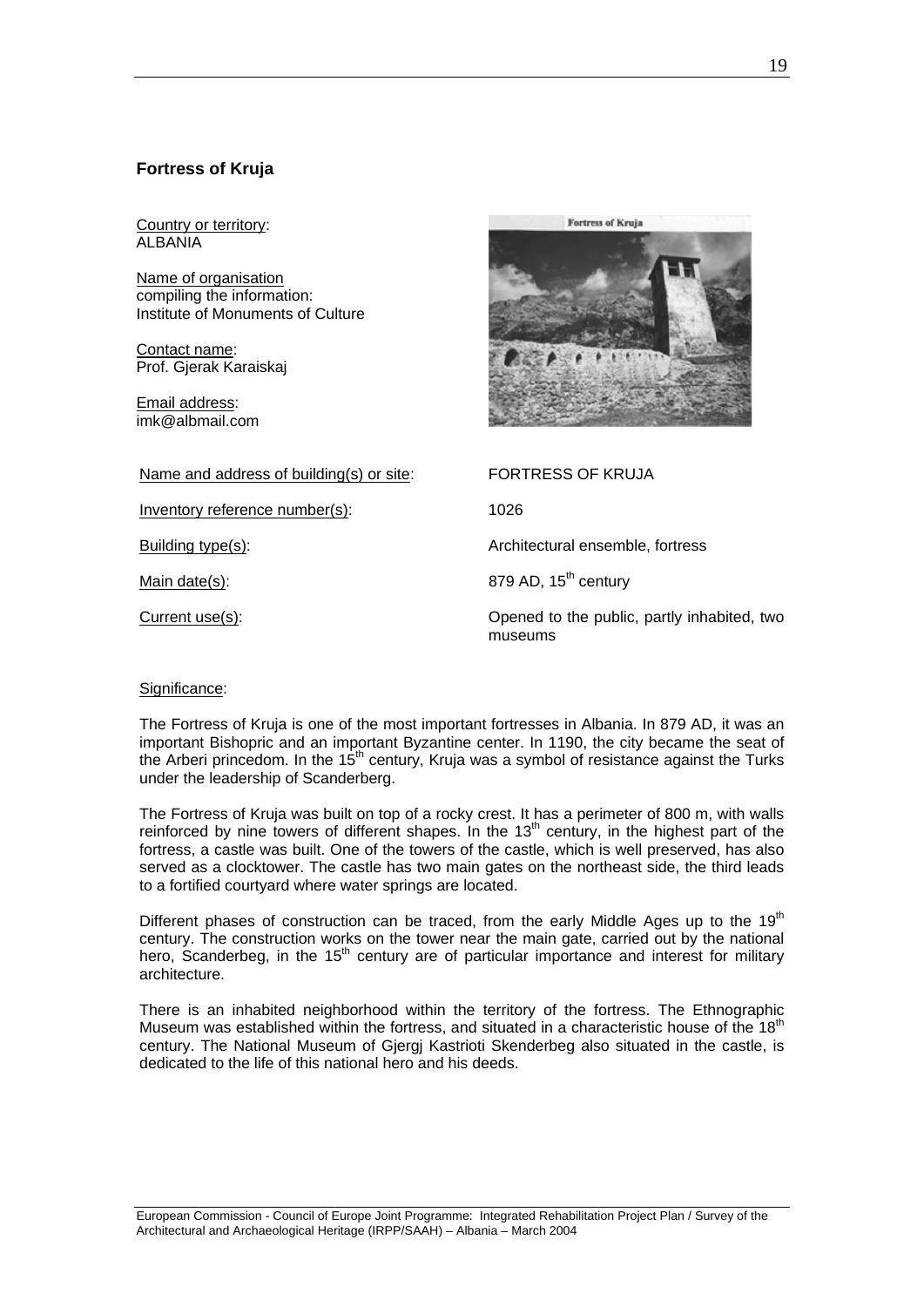Categories of significance:

Of outstanding national importance

Categories of ownership or interest:

The fortress is opened to the public.

Documentation and bibliographic references:

## Documentation

Complete documentation, including land surveys, photographs, is archived at the Institute of Monuments of Culture.

## **Bibliography**

- 1. Gjerak Karaiskaj; *5000 years fortifications*, Tirana, 1981
- 2. Stilian Adhami; Monuments magazine, Tirane, 1980

#### Condition:

Very poor: on the east side, large blocks have been detached from the ground where the fortress is built, carrying away pieces of the Acropolis. Partial measures have been taken for their anchoring. Measures of consolidation have also been taken, but other parts of the ground are still at risk of falling down, together with the walls built upon them.

Risk:

The risk is related to the instability of the ground.

## Condition risk:

Slow decay, solution agreed but not implemented.

## Technical assessments and costing:

Two major consolidation interventions have been undertaken up to now. The first, in 1987, stabilized the rocks with steel cables anchored in a tile of concrete. The second intervention, in 1998, which cost 500 000 USD from the State budget, took place after the fall of a large rock on the main gate.

Despite these interventions, this phenomena occurs on the entire perimeter of the fortress. It is necessary to consolidate the rocks to prevent them from falling, to drain water, and to restore the outside walls. The general cost for implementation of these operations is estimated at 3 000 000 USD. The preparation of the restoration project is estimated at approximately 50 000 USD.

## Ownership:

The fortress is owned by the Institute of Monuments of Culture. The houses are private property.